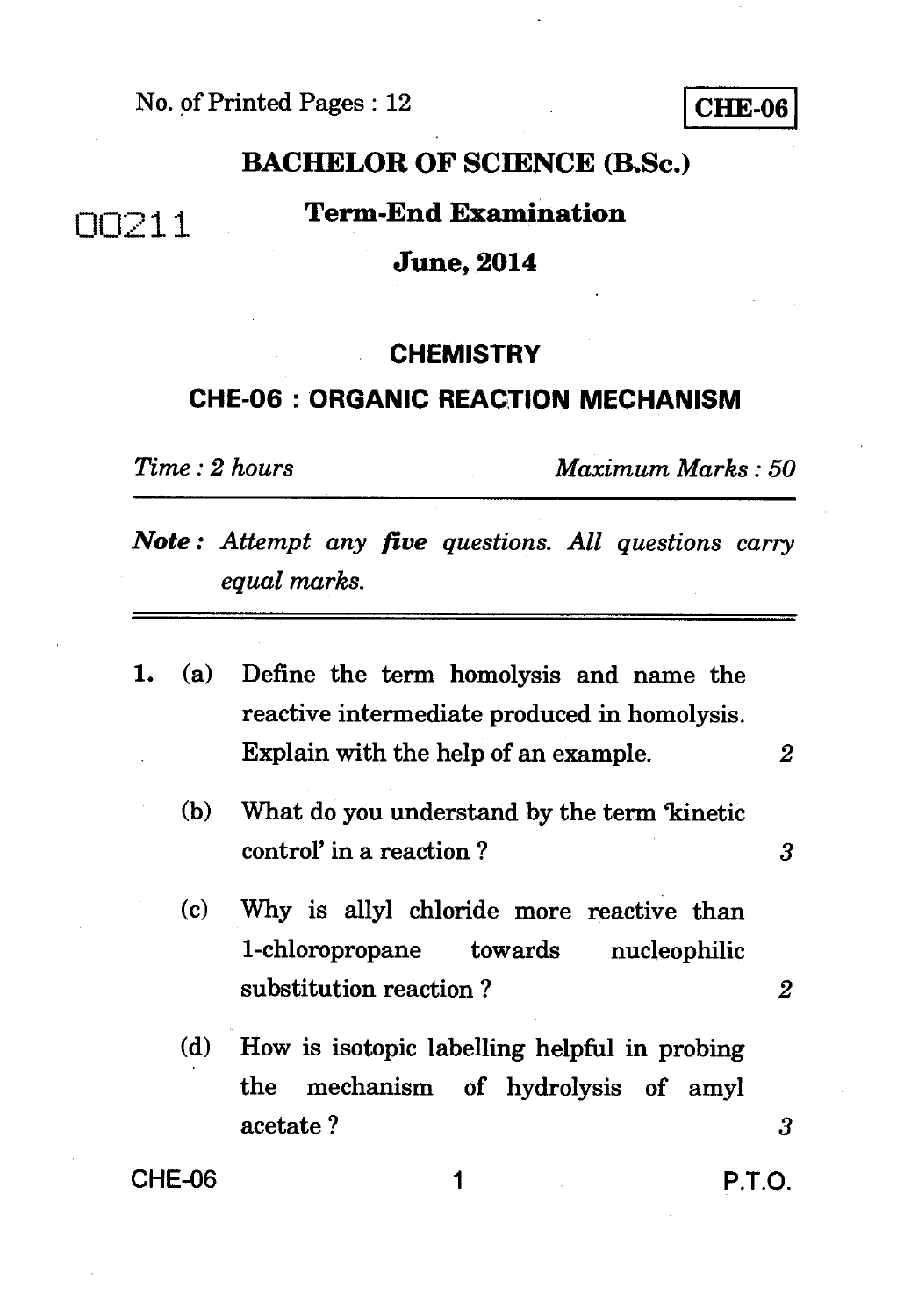**2.** (a) Hydrolysis of  $CH_3-CH_2-S-CH_2-CH_2-Cl$  proceeds at a much faster rate than that in case of  $CH_2-CH_2-O-CH_2-CH_2-Cl$ . Explain. 3

(b) Which of the following will undergo a faster  $\mathrm{S_{N}1}$  reaction ? Give reason for your answer.  $3.3$  $CH_3-CH_2-Cl$  or  $(CH_3)_3C-I$ 

- (c) What is the difference between Hofmann's and Saytzeff's reactions ? Explain with one suitable example. *4*
- **3.** (a) Write the products formed by the reaction of NaOH solution with butanal. Name the reaction involved and discuss its mechanism. 4
	- (b) Why does compound **I** undergo nucleophilic addition reaction at a faster rate than that in case of compound **II ?** *2*

$$
\begin{array}{ccc}\n & 0 \\
 & \parallel \\
X - CH_2 - C - H & I, X = Cl \\
 & II, X = CH_3\n\end{array}
$$

CHE-06 2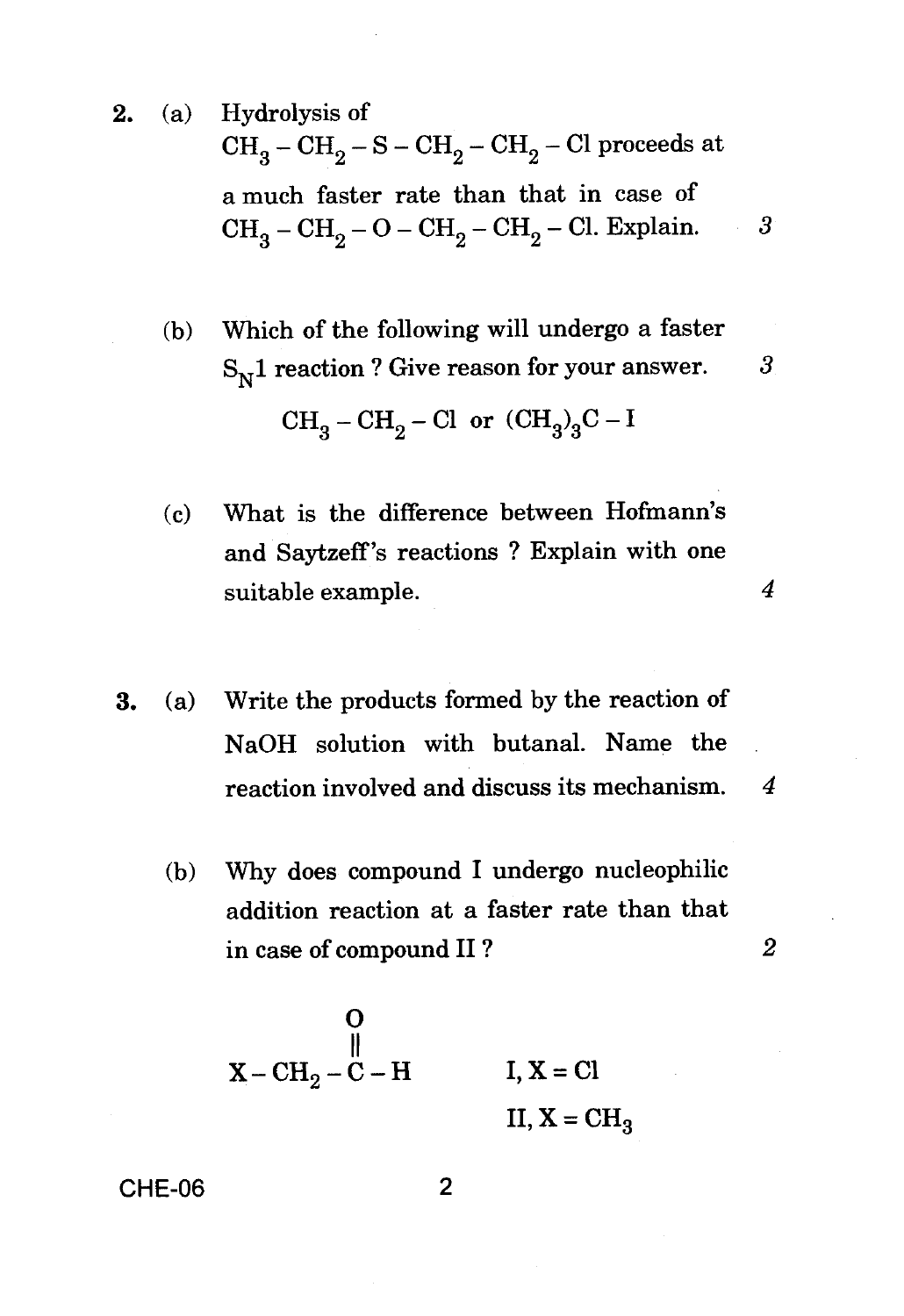(c) Why do o-bromoanisole and m-bromoanisole, both give the same product on their reaction with sodamide in presence of liquid ammonia ? Explain with the help of intermediate formed. *4* 

**4.** (a) Complete the following reactions : (Attempt any *four) 4* 

*NO2*  (i) conc.  $HNO<sub>3</sub>/H<sub>2</sub>SO<sub>4</sub>$ >?

$$
\text{(ii)} \quad \begin{picture}(120,15) \put(0,0){\line(1,0){10}} \put(15,0){\line(1,0){10}} \put(15,0){\line(1,0){10}} \put(15,0){\line(1,0){10}} \put(15,0){\line(1,0){10}} \put(15,0){\line(1,0){10}} \put(15,0){\line(1,0){10}} \put(15,0){\line(1,0){10}} \put(15,0){\line(1,0){10}} \put(15,0){\line(1,0){10}} \put(15,0){\line(1,0){10}} \put(15,0){\line(1,0){10}} \put(15,0){\line(1,0){10}} \put(15,0){\line(1,0){10}} \put(15,0){\line(1,0){10}} \put(15,0){\line(1,0){10}} \put(15,0){\line(1,0){10}} \put(15,0){\line(1,0){10}} \put(15,0){\line(1,0){10}} \put(15,0){\line(1,0){10}} \put(15,0){\line(1,0){10}} \put(15,0){\line(1,0){10}} \put(15,0){\line(1,0){10}} \put(15,0){\line(1,0){10}} \put(15,0){\line(1,0){10}} \put(15,0){\line(1,0){10}} \put(15,0){\line(1,0){10}} \put(15,0){\line(1,0){10}} \put(15,0){\line(1,0){10}} \put(15,0){\line(1,0){10}} \put(15,0){\line(1,0){10}} \put(15,0){\line(1,0){10}} \put(15,0){\line(1,0){10}} \put(15,0){\line(1,0){10}} \put(15,0){\line(1,0){10}} \put(15,0){\line(1,0){10}} \put(15,0){\line(1,0){10}} \put(15,0){\line(1,0){10}} \put(15,0){\line(1,0){10}} \put(15,0){\line(1,0){10}} \put(15,0){\line(1,0){10}} \put(1
$$

(iii)  $\text{CH}_4 + \text{CH}_2\text{N}_2 \xrightarrow{\text{h}\nu} ?$ 

(iv) 
$$
\left(\bigcup_{1}^{CH_3} \qquad \qquad \text{NBS} \qquad \text{?}
$$





**CHE-06 3 P.T.O.**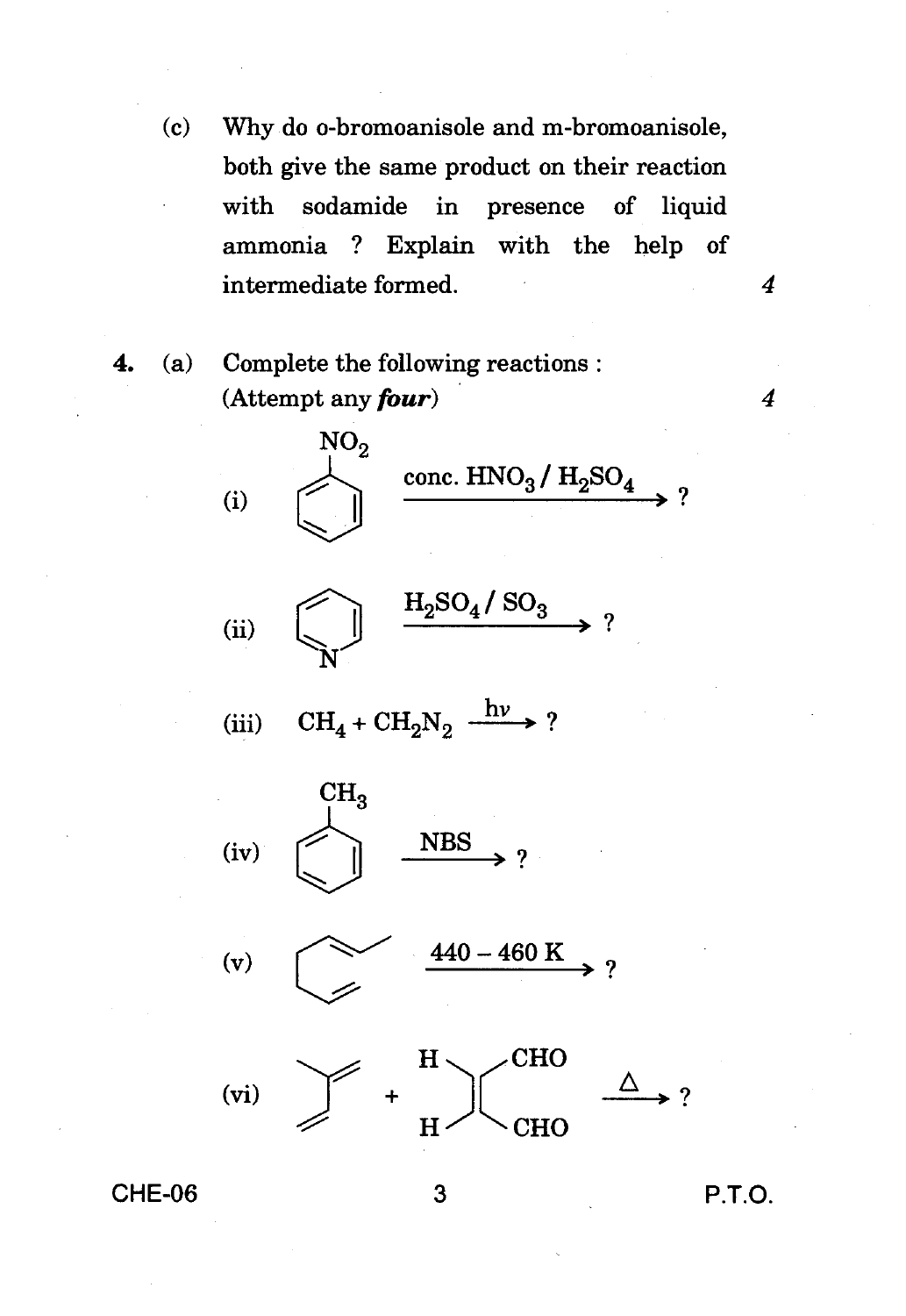(b) Write the mechanism of the reaction involved in the formation of toluene from benzene and chloromethane in presence of aluminium chloride.

 $\boldsymbol{\beta}$ 

- (c) What are the products formed on reductive ozonolysis of 3-methyl-3-hexene ? 3
- 5. (a) How will you carry out the synthesis of any *two* of the following from ethyl acetoacetate or malonic ester ? *4*

(i) 
$$
\begin{array}{cc}\n\text{CH}_2-\text{COOH} \\
\text{CH}_2-\text{COOH}\n\end{array}
$$

O<br>|| (ii)  $CH_3 - C - CH_2 - CH_3$ 

(iii) 
$$
\mathbf{CH}_3 - \mathbf{CH} = \mathbf{CH} - \mathbf{C} - \mathbf{OH}
$$

(b) How do you explain the formation of 2-chloro-2-methylbutane from 2,2-dimethylpropan-l-ol on treatment with hydrochloric acid ? *4* 

 $CHE-06$ 

$$
\mathbf{4} \\
$$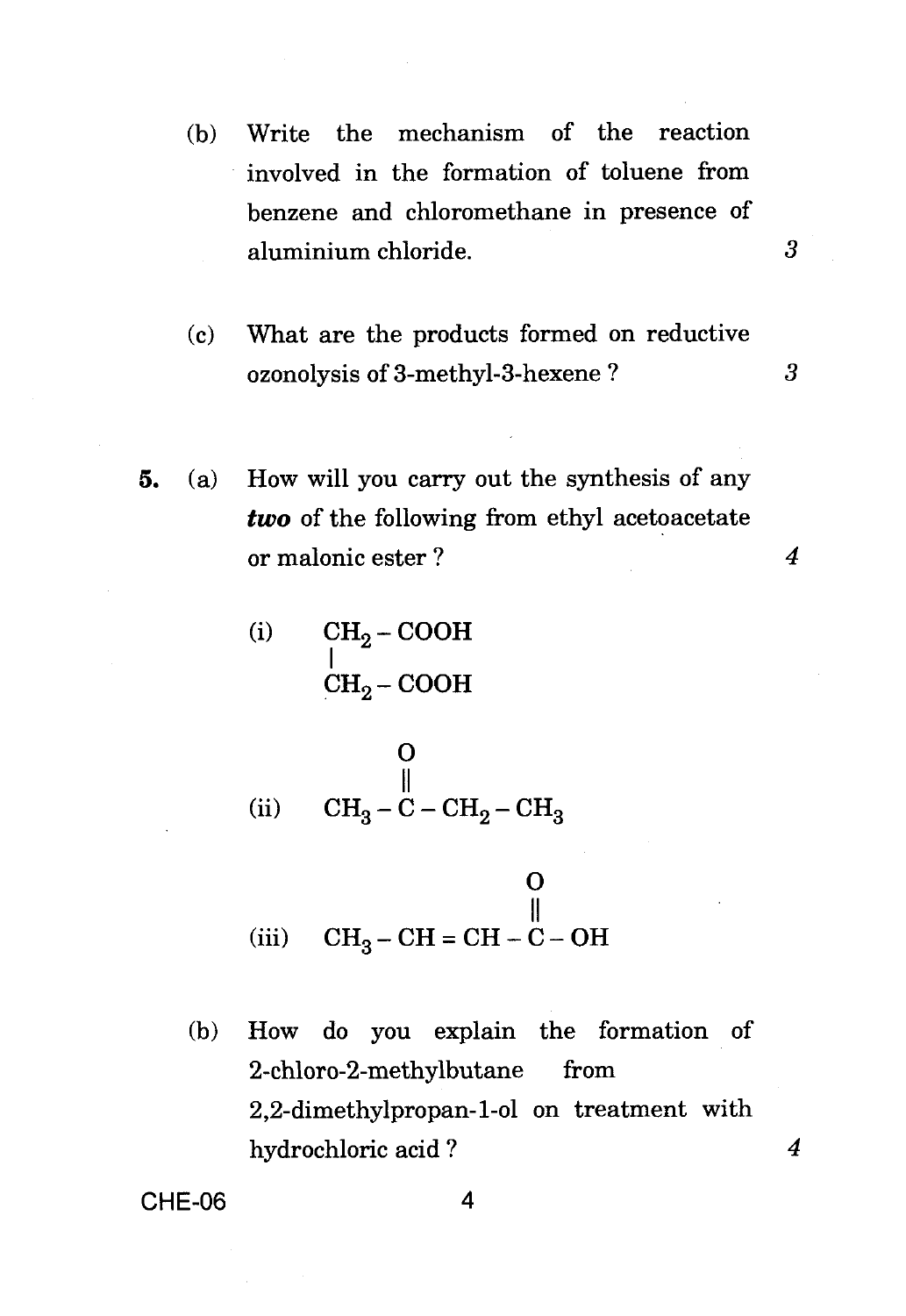- (c) With the help of a suitable example, explain the reaction between Grignard reagent and a ketone. *2*
- **6.** (a) Describe the pathways by which the excess energy possessed in the triplet state  $(T_1)$  of a molecule can be dissipated. Explain using the Jablonski diagram. *4* 
	- (b) Define any **three** of the following :  $3$ 
		- (i) Condensation polymers
		- (ii) Complementary colours
		- (iii) Mordant dyes
		- (iv) Anti-inflammatory agents
		- (v) Vaccines
	- (c) Write a method for the preparation of dimethyl terephthalate. 3
- **7.** (a) Write short notes on any **two** of the following : *6* 
	- (i) Wolff Kishner reduction
	- (ii) Structure of nitrenes
	- (iii) Pinacol Pinacolone rearrangement

## CHE-06 5 P.T.O.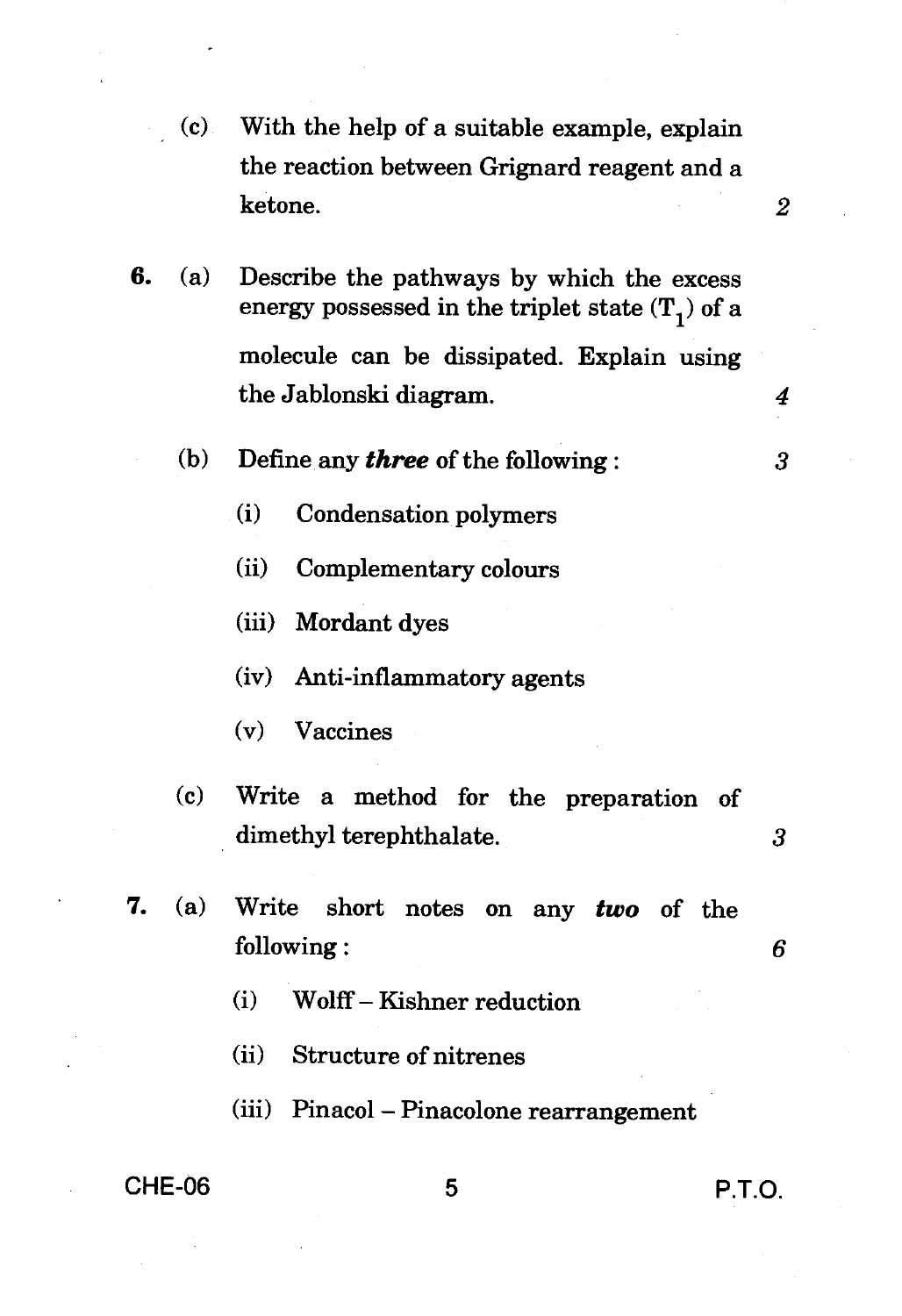- (b) How can the following compound be prepared using Michael reaction ? *2*   $(\text{CH}_3\text{O}_2\text{C})_2$ CHCH<sub>2</sub>CH<sub>2</sub>CN
- (c) How can propyne be converted into propanone ? *2*
- **8.** (a) Write all the steps in free radical addition of (i) HBr and (ii) HC1. Suggest a possible reason why the peroxide effect is observed for HBr and not for HC1. *4* 
	- (b) Describe in brief Norrish type II reaction with a suitable example. 3
	- (c) What is sigmatropic rearrangement ? Explain with one suitable example. 3

CHE-06 6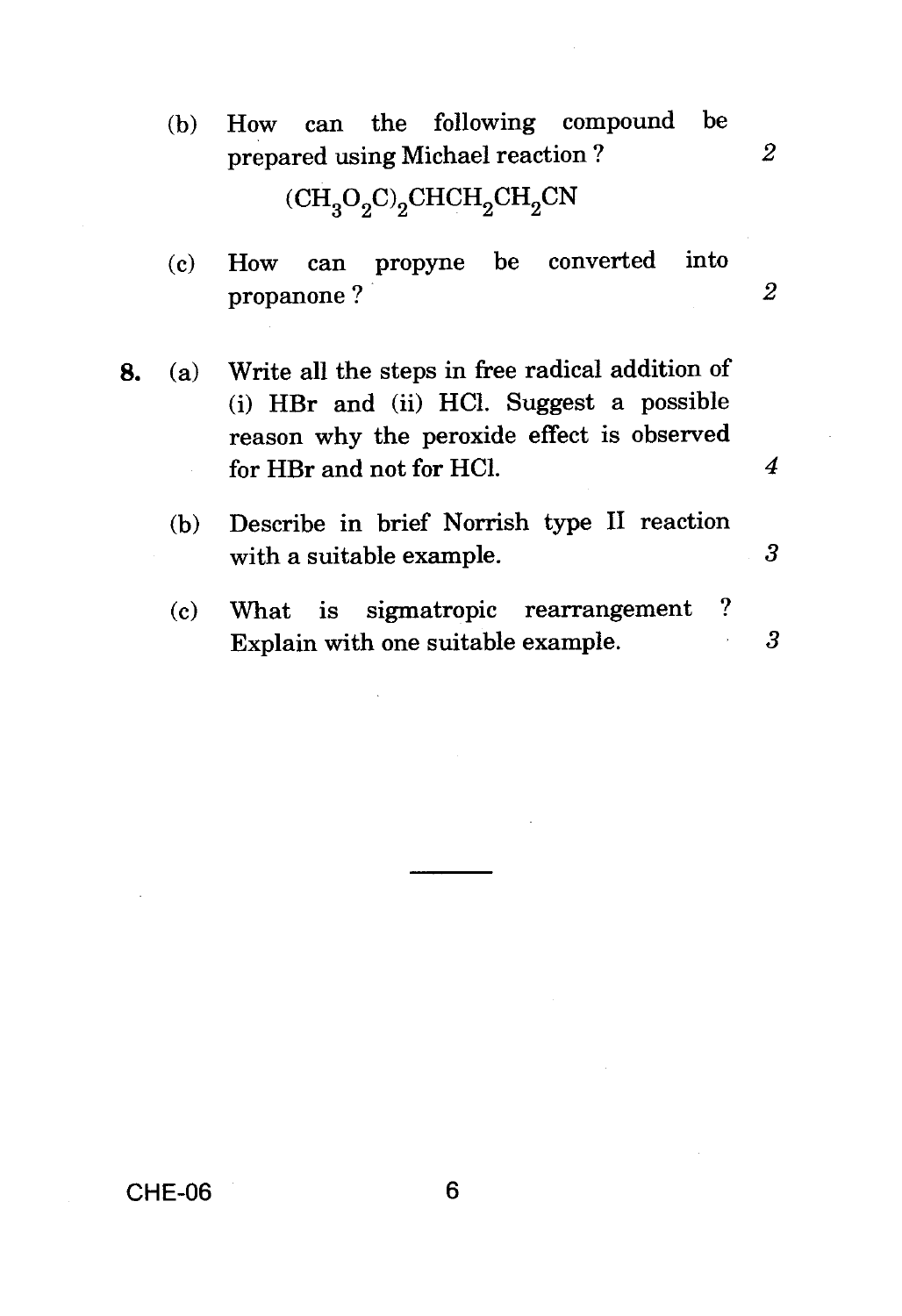सी.एच.ई.-06

विज्ञान स्नातक (बी.एस सी.)

सत्रांत परीक्षा

जून, 2014

## रसायन विज्ञान

## सी.एच.ई.-06: कार्बनिक अभिक्रियाओं की क्रियाविधि

समय : २ घण्टे

अधिकतम अंक : 50

- नोट: किन्हीं पाँच प्रश्नों के उत्तर दीजिए । सभी प्रश्नों के अंक समान हैं ।
- (क) समांशन पद को परिभाषित कीजिए तथा समांशन में 1. उत्पन्न सक्रिय मध्यवर्ती का नाम लिखिए। एक उदाहरण की सहायता से व्याख्या कीजिए ।
	- (ख) किसी अभिक्रिया में 'गतिक नियंत्रण' पद से आप क्या समझते हैं ?
	- (ग) नाभिकस्नेही प्रतिस्थापन अभिक्रिया के प्रति 1-क्लोरोप्रोपेन की तुलना में ऐलिल क्लोराइड अधिक क्रियाशील क्यों होता है ?
	- (घ) ऐमिल ऐसीटेट के जल-अपघटन की क्रियाविधि जानने में समस्थानिकीय अंकन किस प्रकार सहायक होता है ? 3

**CHE-06** 

 $\overline{7}$ 

P.T.O.

2

3

 $\overline{2}$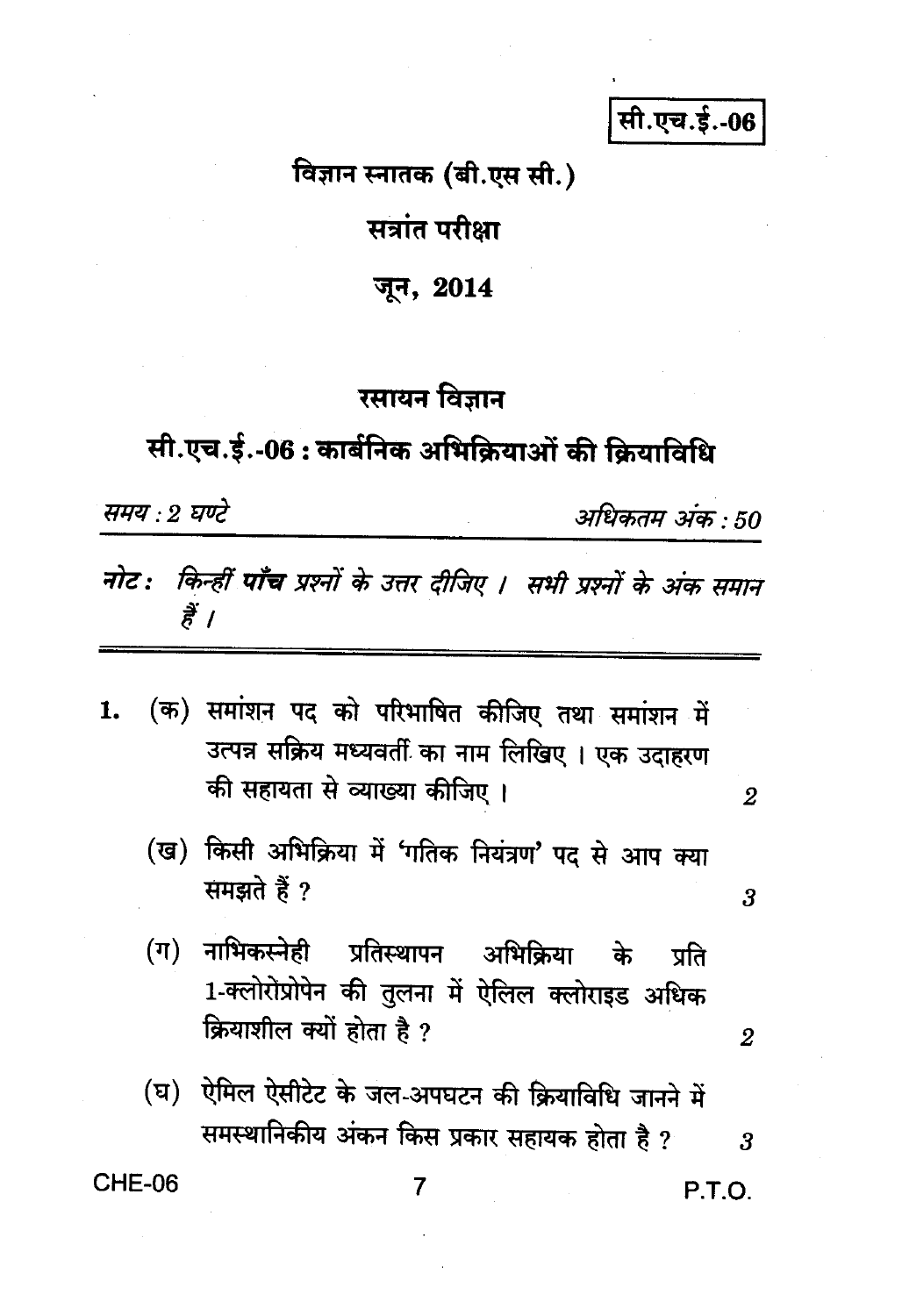(क)  $\rm CH_3-CH_2-O-CH_2-CH_2-Cl$  की तुलना में 2.  $CH_3 - CH_2 - S - CH_2 - CH_2 - Cl$  का जल-अपघटन अधिक तीव्रता से होता है । व्याख्या कीजिए ।

(ख) निम्नलिखित में से कौन-सा अधिक तीव्र  $\mathrm{S}_{\mathrm{w}}1$ अभिक्रिया दर्शाएगा ? अपने उत्तर का कारण दीजिए । 3

3

 $\overline{4}$ 

 $CH_3-CH_2-Cl$  या  $(CH_3)_3C-I$ 

(ग) हॉफमान तथा सैत्ज़ेफ अभिक्रियाओं के बीच क्या अंतर है ? एक उपयुक्त उदाहरण द्वारा इसकी व्याख्या कीजिए । 4

(क) ब्यूटेनैल की NaOH विलयन के साथ अभिक्रिया में 3. बनने वाले उत्पाद लिखिए । इसमें सम्मिलित अभिक्रिया का नाम लिखिए तथा इसकी क्रियाविधि की चर्चा कीजिए ।

(ख) यौगिक II की तुलना में यौगिक I की नाभिकस्नेही संकलन अभिक्रिया अधिक तीव्र दर से क्यों होती है ?  $\overline{2}$ 

$$
\begin{array}{ccc}\n & 0 \\
 & \parallel \\
X - CH_2 - C - H & I, X = Cl \\
 & II, X = CH_3\n\end{array}
$$

#### CHE-06

8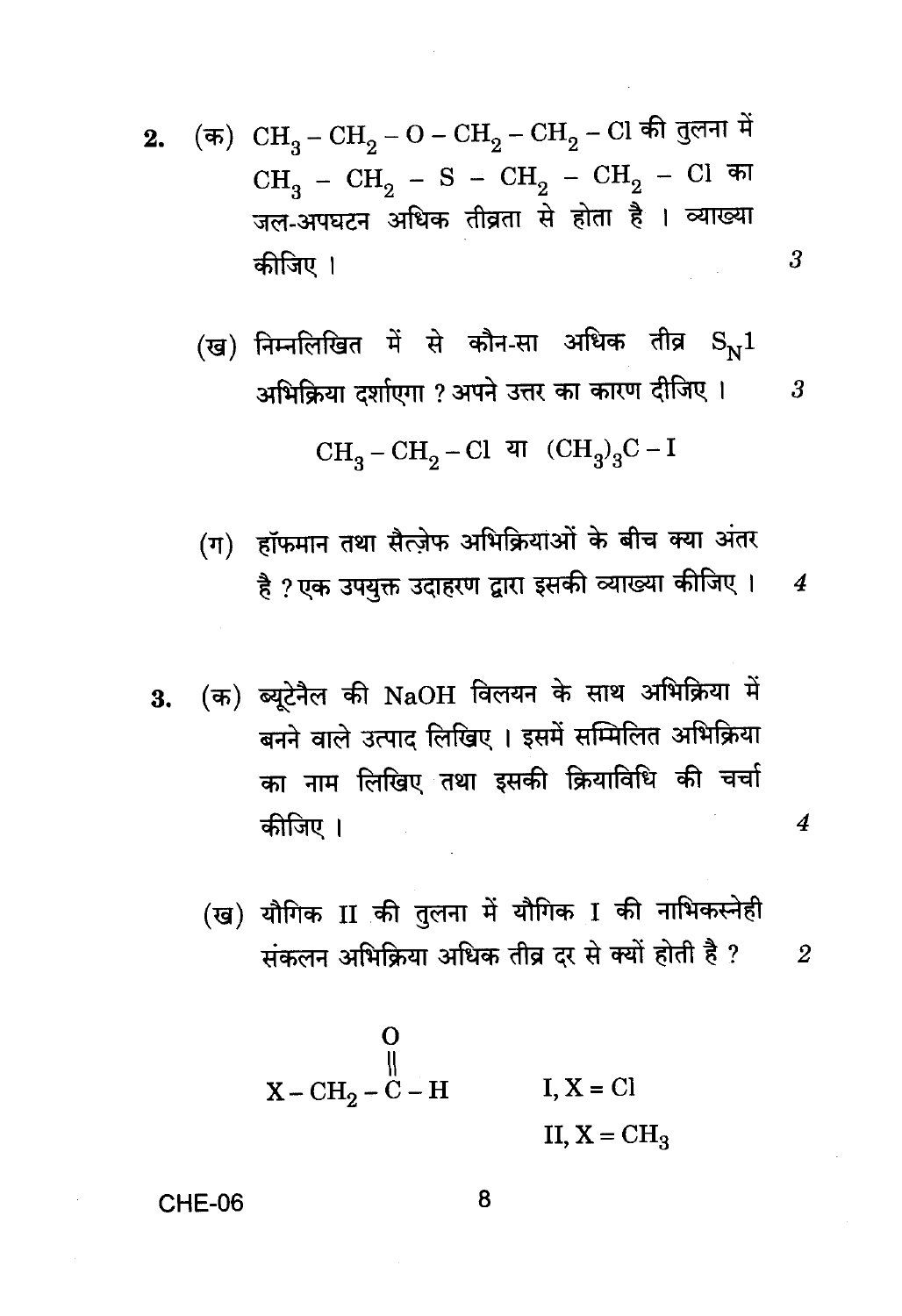- (ग) द्रव अमोनिया की उपस्थिति में सोडामाइड के साथ अभिक्रिया पर o-ब्रोमोऐनिसोल तथा m-ब्रोमोऐनिसोल दोनों एक ही उत्पाद क्यों देते हैं ? बने मध्यवर्ती की सहायता से व्याख्या कीजिए।
- 4. (क) निम्नलिखित अभिक्रियाओं में से किन्हीं चार को पूर्ण कीजिए:



**CHE-06** 

9

P.T.O.

 $\overline{\mathbf{4}}$ 

 $\boldsymbol{4}$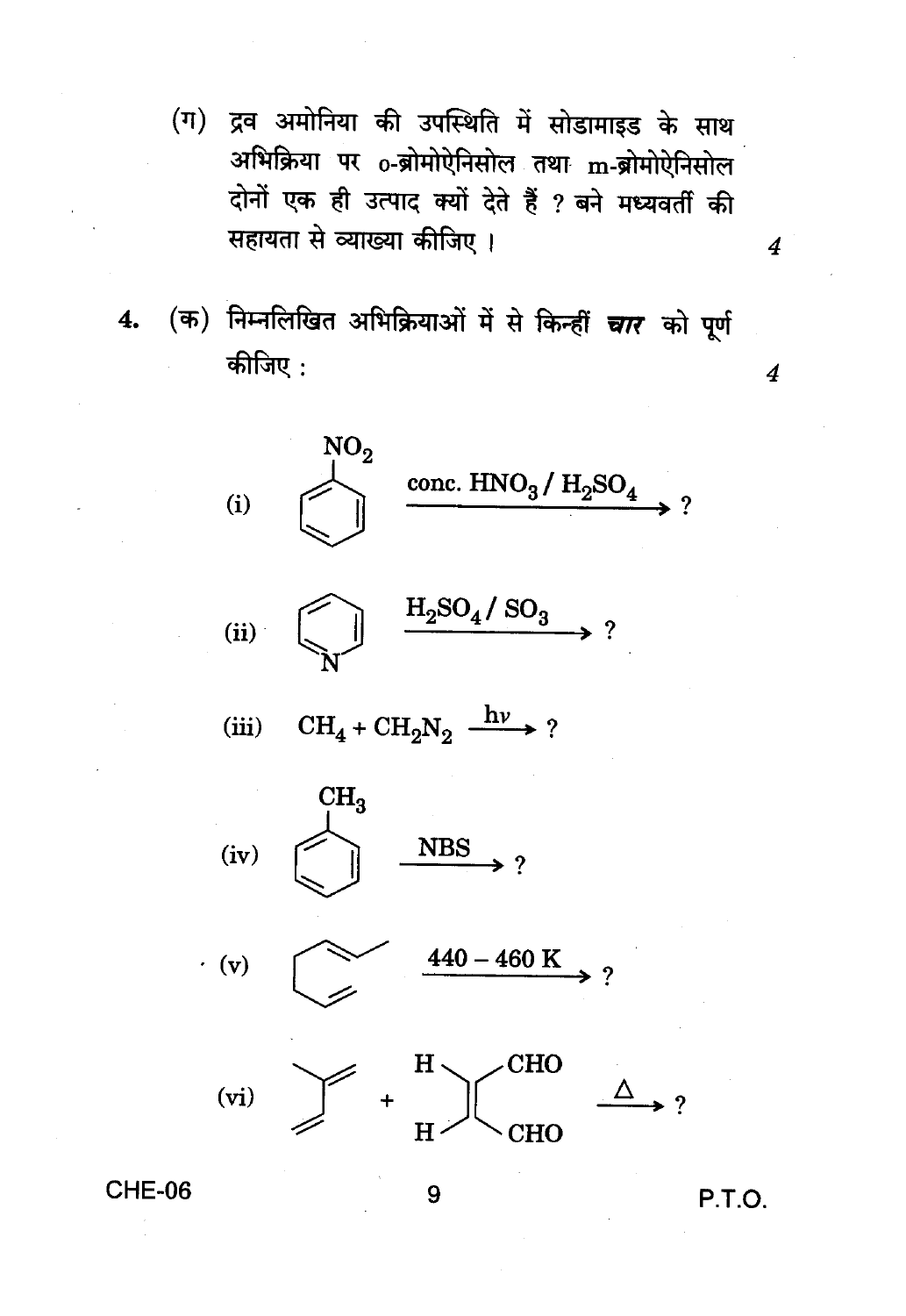(ख) ऐलुमिनियम क्लोराइड की उपस्थिति में बेन्ज़ीन तथा क्लोरोमेथैन से टॉलूईन के बनने में सम्मिलित अभिक्रिया की क्रियाविधि लिखिए।

 $\overline{3}$ 

3

 $\overline{4}$ 

 $\overline{4}$ 

- (ग) 3-मेथिल-3-हैक्सीन के अपचयी ओज़ोन-अपघटन से क्या उत्पाद प्राप्त होंगे ?
- (क) एथिल ऐसीटोऐसीटेट अथवा मेलोनिक एस्टर से 5. निम्नलिखित में से किन्हीं *दो* का संश्लेषण आप किस प्रकार करेंगे ?

(i) 
$$
\begin{array}{cc}\n\text{CH}_2-\text{COOH} \\
\text{CH}_2-\text{COOH}\n\end{array}
$$

O ₩ (ii)  $CH_3 - C - CH_2 - CH_3$ 

(iii) 
$$
CH_3-CH = CH - C - OH
$$

(ख) हाइड्रोक्लोरिक अम्ल के साथ 2,2-डाइमेथिल-प्रोपेन-1-ऑल की अभिक्रिया से 2-क्लोरों-2-मेथिलब्यूटेन के बनने की व्याख्या आप किस प्रकार करते हैं ?

**CHE-06** 

10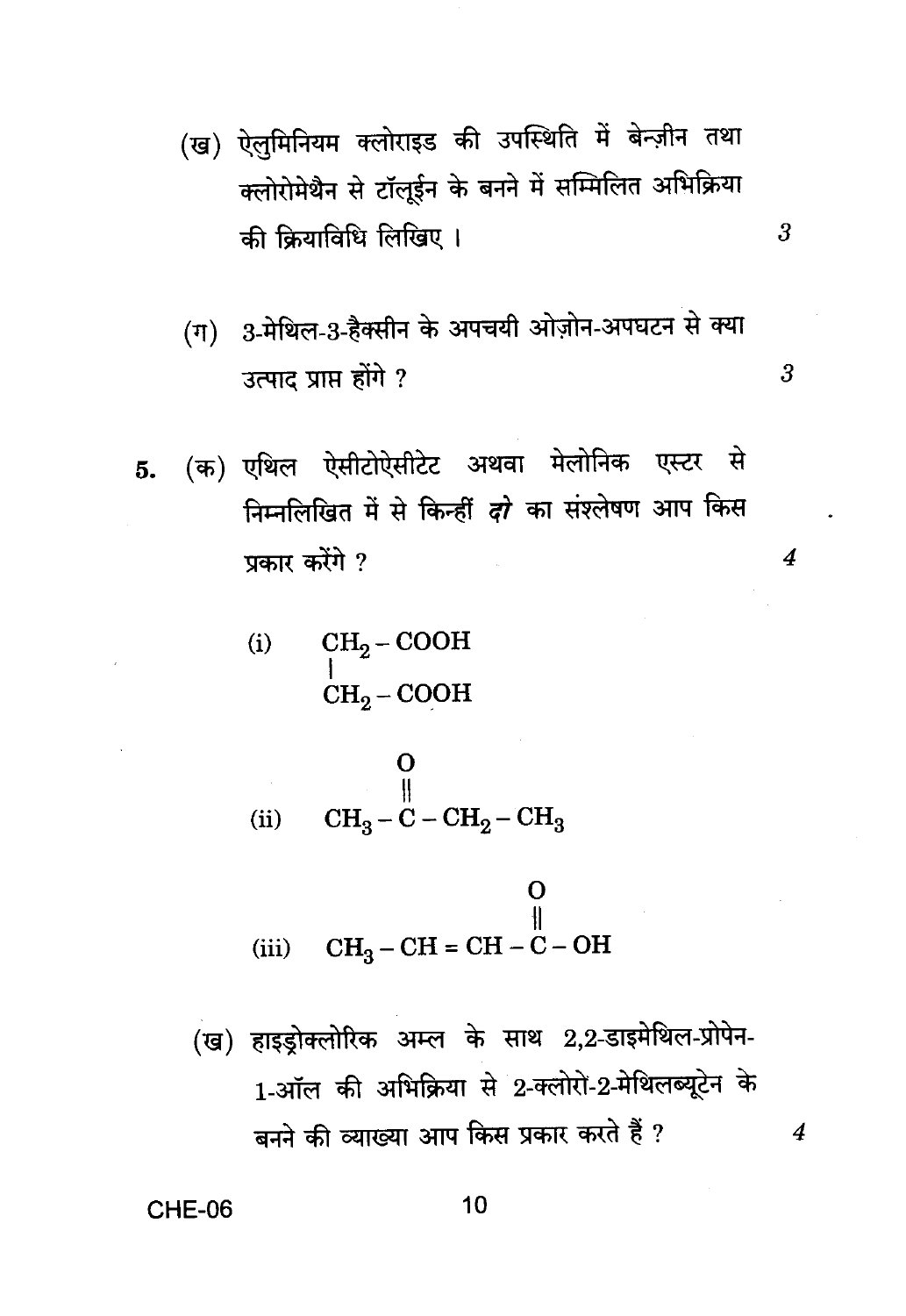- (ग) उपयुक्त उदाहरण की सहायता से ग्रिगनार्ड अभिकर्मक के साथ किसी कीटोन की अभिक्रिया की व्याख्या कीजिए ।
- (क) उस पथ का वर्णन कीजिए जिसके द्वारा अणु की त्रिक 6. अवस्था (T<sub>1</sub>) में उपस्थित आधिक्य में ऊर्जा का ह्रास हो सकता है । जैबलॉन्स्की चित्र का उपयोग करके व्याख्या कीजिए ।
	- (ख) निम्नलिखित में से किन्हीं *तीन* को परिभाषित कीजिए :  $\boldsymbol{\cdot}$ 
		- $(i)$ संघनन बहुलक
		- (ii) पूरक वर्ण
		- (iii) मॉर्डेन्ट रंजक
		- $(iv)$  शोथरोधक कर्मक
		- वैक्सीन  $(v)$
	- (ग) डाइमेथिल टेरेफ़थैलेट के बनाने की विधि लिखिए।  $\boldsymbol{\cdot}$
- (क) निम्नलिखित में से किन्हीं *दो* पर संक्षिप्त टिप्पणियाँ 7. लिखिए $\cdot$ 
	- वोल्फ किश्नर अपचयन  $(i)$
	- (ii) नाइट्रीनों की संरचना
	- (iii) पिनाकोल पिनाकोलोन पुनर्विन्यास

### CHE-06

### 11

### P.T.O.

6

4

 $\boldsymbol{2}$